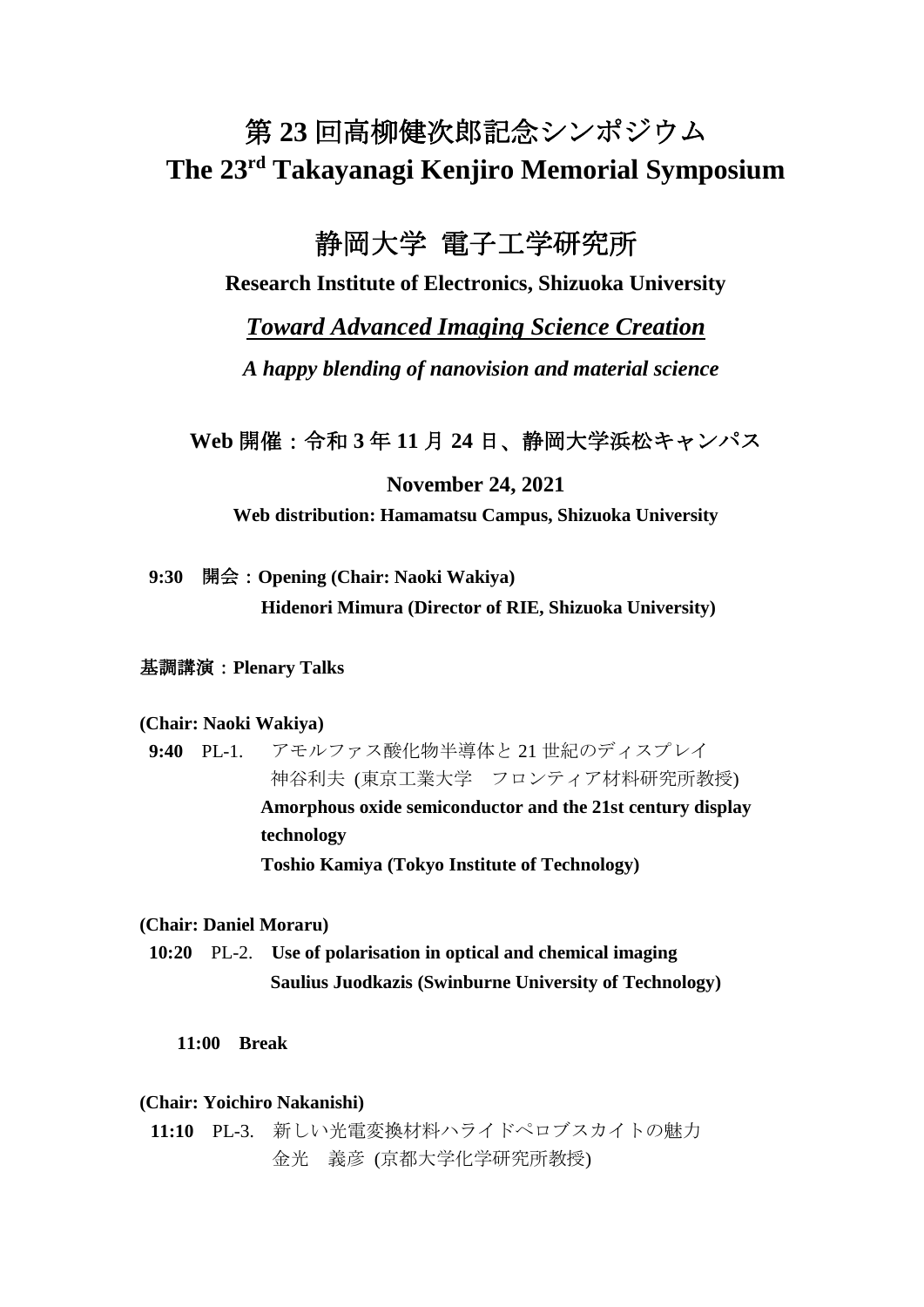# **Halide Perovskites: New Photonic Device Materials Yoshihiko Kanemitsu (Kyoto University)**

#### **(Chair: Yoichiro Neo)**

11:50 PL-4. コヒーレント電子波放出模様の光制御 ーナノスケールから 1 分子スケールへ- 柳澤 啓史 (東京大学物性研究所/科学技術振興機構 さきがけ 専任)

> **Optical control of emission patterns of a coherent electron wave - nanoscale to single-molecule scale - Hirofumi Yanagisawa (The University of Tokyo/Japan Science and Technology Agency)**

**12:30 Lunch**

## 招待講演:**Invited Talk**

#### **(Chair: Hiroshi Inokawa)**

 **13:30** IT-1 **Development of medical device amidst Corona Virus (COVID-19) pandemic Tomy Abuzairi (Universitas Indonesia)**

#### 高柳賞受賞者講演**: Lectures by Takayanagi Prize Winners**

**14:00** TL-1. ナノスケールシリコンにおける電荷と電流の制御 小野行徳 (静岡大学 電子工学研究所教授)

# **Control of electronic charges and currents in nano-scaled silicon Yukinori Ono (Shizuoka University)**

**14:40 Break**

#### **(Chair: Koji Mori)**

**14:50** TL-2. 量子コンピュータを用いた情報処理のための理論研究 尾張正樹 (静岡大学情報学部准教授)